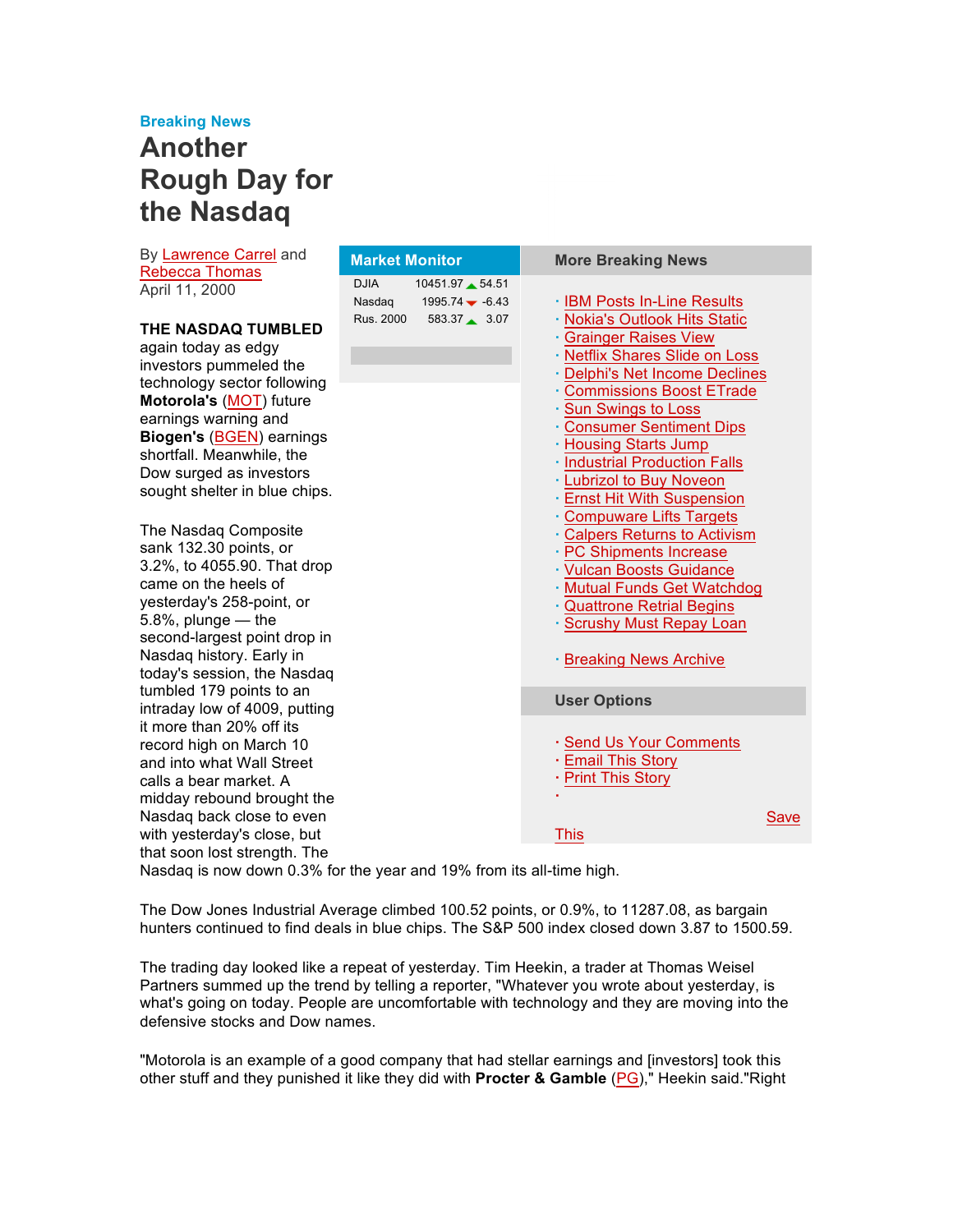now, there is not a lot of tolerance even for the good names that have gone up to these lofty levels."

Many technology bellwethers posted significant losses. **Microsoft** (MSFT) slid \$2.18 to \$83.88; **JDS Uniphase** (JDSU) skidded \$7.93, or 7.2%, to \$102.18; **Oracle** (ORCL) sank \$5.13, or 6.2%, to \$77.38; **Sun Microsystems** (SUNW) slipped \$3.13 to \$87.88; and **Cisco Systems** (CSCO) lost \$2.56 to \$70. **Intel** (INTC) and **Qualcomm** (QCOM) also fell.

**Coca-Cola** (KO), **Honeywell International** (HON) and **3M** (MMM) topped the Dow's gainers, with pharmaceutical stocks also rising. The industrials' techs were among the biggest drags on the average: **AT&T** (T), **IBM** (IBM), **Hewlett-Packard** (HWP) and Microsoft.

Financials mostly rose. However, **Chase Manhattan** (CMB) lost \$2.13 after it agreed to buy British investment bank and fund manager Robert Fleming Holdings for 4.9 billion pounds (\$7.7 billion) in cash and shares.

Surprisingly, **Rite Aid** (RAD) was one of the day's big gainers, leaping 29% to \$7.31. The beleaguered drugstore chain received a commitment from **Citigroup's** (C) Citibank unit for a \$1 billion senior secured credit facility.

Bonds, which rallied on Nasdaq selling yesterday and early this morning, weakened as the trading progressed. The yield on the 30-year Treasury, which moves inversely to price, jumped to 5.77% from 5.66% in late trading yesterday. Ten-year Treasury yields advanced to 5.88% from 5.77% at Monday's close.

The bond market's been overbought for some time, says Tony Crescenzi, of Miller, Tabak, who attributed some of today's selling to profit-taking in general and one large sale in particular. Moreover, he says, investors have begun rotating into agency debt at the expense of Treasurys. This morning, U.S. Representative Richard Baker reiterated his proposal to tighten regulatory oversight of Fannie Mae and Freddie Mac and to remove their emergency lines of government credit. But that was old news. Baker added nothing new that would have a negative impact on agency debt, Crescenzi said.

Federal Reserve Chairman Alan Greenspan spoke this afternoon at the National Skills Summit, an all-day conference on job skills on the Washington, D.C., campus of Howard University, a historically black college. The Fed chief focused on the need for better job training in the face of rapid technological changes in the American workplace. Fears that workers would be displaced by new technology have been largely unfounded, he said. But, he added, workers remain insecure and it has been difficult to predict what kind of labor needs new discoveries will create. "We need to foster a flexible education system — one that integrates work and training and that serves the needs both of experienced workers at different stages in their careers and of students embarking on their initial course of study," he said.

The spark that sent the market reeling this morning was Motorola's conference call. However, the kindling had already been set by investors who were increasingly concerned about earnings, on top of their nervousness over technology valuations.

Motorola spoiled yesterday's positive earnings surprise with a warning about future profits. The bearish outlook sent the stock plummeting \$26.75, or 18%, to \$123.50, and dragged fellow telecommunications-equipment companies **Lucent Technologies** (LU), **Nortel Networks** (NT), **Ericsson** (ERICY) and **Nokia** (NOK) with it.

Motorola warned that a shift to lower-end phones would slice a chunk out of second-quarter and full-year earnings. For the second quarter, Motorola now forecasts profits of 67 cents a share,